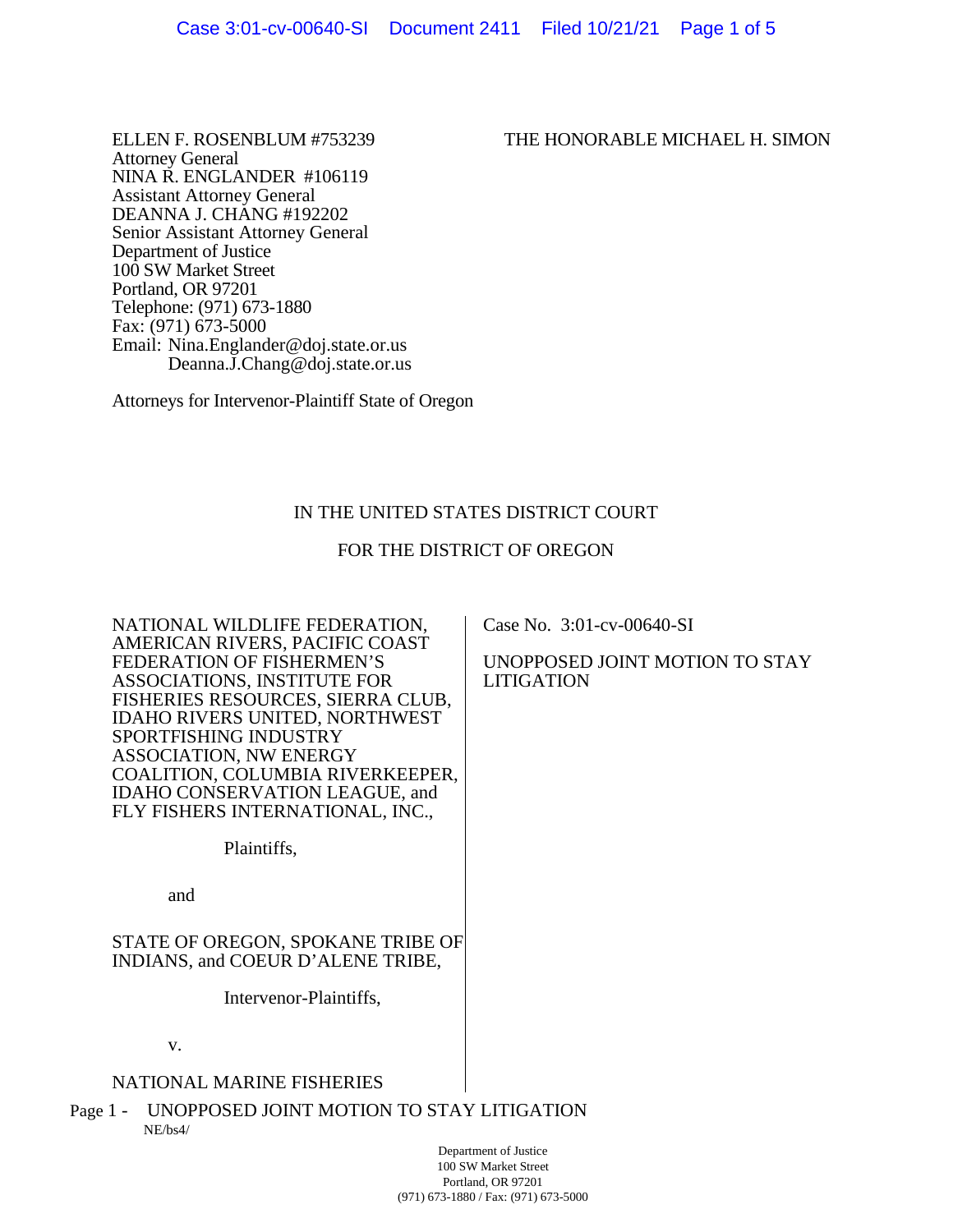SERVICE, U.S. ARMY CORPS OF ENGINEERS, U.S. BUREAU OF RECLAMATION and U.S. FISH AND WILDLIFE SERVICE,

Defendants,

and

PUBLIC POWER COUNCIL, COLUMBIA-SNAKE RIVER IRRIGATORS ASSOCIATION, NORTHWEST RIVER PARTNERS, CONFEDERATED SALISH AND KOOTENAI TRIBES, STATE OF MONTANA, INLAND PORTS AND NAVIGATION GROUP, STATE OF IDAHO, and KOOTENAI TRIBE OF IDAHO,

Intervenor-Defendants.

## **LR 7-1 Conferral Certification**

Undersigned counsel certify that they made a good faith effort to confer with counsel for all parties and *amici* on this motion. Intervenor-Plaintiff Coeur d'Alene Tribe, and *amici* Confederated Tribes of the Umatilla Indian Reservation, the Confederated Tribes of the Warm Springs Reservation of Oregon and the Confederated Tribes and Bands of the Yakama Nation support the motion.<sup>1</sup> The following parties and *amici* have no objection to this motion: Intervenor-Plaintiff Spokane Tribe of Indians; Intervenor-Defendants Public Power Council, State of Montana, State of Idaho and Kootenai Tribe of Idaho; *amici* Confederated Tribes of the

<sup>&</sup>lt;sup>1</sup> Confederated Tribes of the Umatilla Indian Reservation, the Confederated Tribes of the Warm Springs Reservation of Oregon and the Confederated Tribes and Bands of the Yakama Nation full conferral statement is: "The Confederated Tribes of the Umatilla Indian Reservation, the Confederated Tribes of the Warm Springs Reservation of Oregon and the Confederated Tribes and Bands of the Yakama Nation support the motion. However, these three sovereigns with reserved treaty rights in the Columbia River are concerned that there is, as of yet, no commitment by the moving parties to include these sovereigns in ongoing or contemplated future discussions or negotiations regarding 'a long-term comprehensive solution that, if successful, may resolve this litigation."

Page 2 - UNOPPOSED JOINT MOTION TO STAY LITIGATION NE/bs4/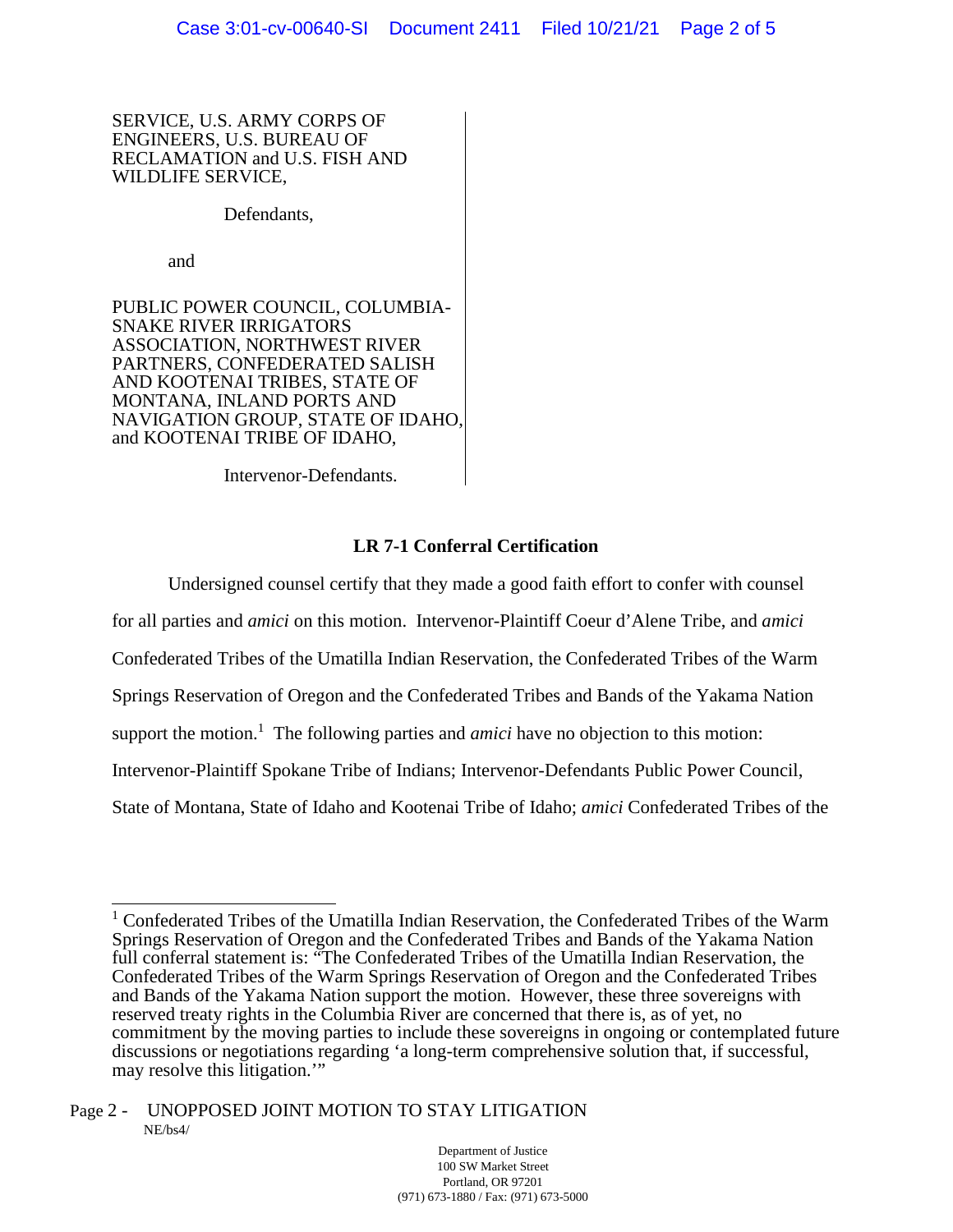Colville Reservation, and Northwest Power and Conservation Council. The remaining parties and amici did not provide a response to the conferral email, sent Monday, October 18, 2021.

#### **Joint Motion to Stay the Litigation on All Claims**

Plaintiff National Wildlife Federation et al., Plaintiff-Intervenor State of Oregon, and Federal Defendants, with the support of amicus Nez Perce Tribe (collectively, "the moving Parties"), file this joint motion to stay litigation on all claims in this matter, including but not limited to any preliminary injunction and/or summary judgment motions, until **July 31, 2022**.

"A district court has inherent power to control the disposition of the causes on its docket in a manner which will promote economy of time and effort for itself, for counsel, and for litigants." *CMAX, Inc. v. Hall*, 300 F.2d 265, 268 (9th Cir. 1962). The moving Parties believe a stay of the litigation is warranted to allow the parties to engage in discussions that have the potential to resolve all claims in this long-running litigation. Specifically, the moving Parties have reached an agreement for short-term operations of the Columbia River System. For context and informational purposes only,<sup>2</sup> the agreement is attached as **Exhibit 1** ("Agreement"). The Agreement provides an interim compromise while the Parties work together to develop and begin implementing a long-term comprehensive solution that, if successful, may resolve all claims in this litigation. The moving Parties agree that any long-term comprehensive solution that resolves this litigation will involve collaboration with the states, tribes, and stakeholders involved in the litigation. With this Agreement and the parties' commitment to long-term comprehensive solutions, the moving Parties believe that a short-term stay of the litigation is warranted. As such, the moving Parties respectfully ask the Court to stay the litigation through July 31, 2022, to facilitate these discussions.

 $2$  The Agreement is not intended to constitute a consent decree, be entered as a Court order, or be enforceable in this action. Federal Defendants object to the entry of an order adopting or modifying any of the provisions of the Agreement, and Federal Defendants request an opportunity to be heard if the Court considers entering an order adopting or modifying any of the terms of the Agreement.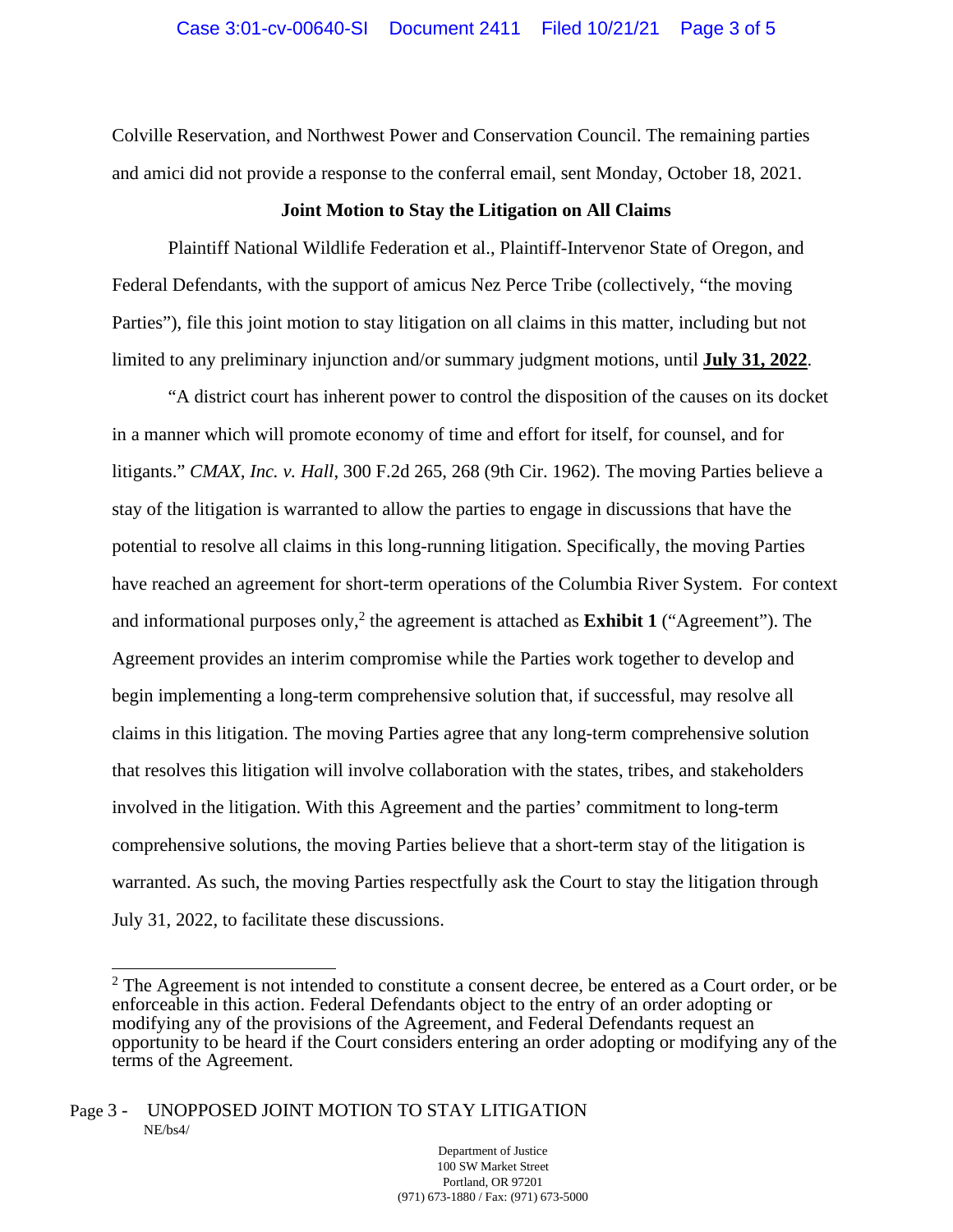The moving Parties will file a status report with the Court by March 18, 2022, to provide an update on the status of progress on a long-term comprehensive solution.

DATED October 21, 2021.

Respectfully submitted,

ELLEN F. ROSENBLUM Attorney General

*s/ Nina R. Englander*

NINA R. ENGLANDER #106119 Assistant Attorney General DEANNA J. CHANG #192202 Senior Assistant Attorney General Trial Attorneys Tel (971) 673-1880 Fax (971) 673-5000 Nina.Englander@doj.state.or.us Deanna.J.Chang@doj.state.or.us Of Attorneys for Intervenor Plaintiff State of Oregon

*s/ Todd D. True* TODD D. TRUE (WSB #12864) AMANDA W. GOODIN (WSB #41312) **Earthjustice** 810 Third Ave., Suite 610 Seattle, WA 98104 (206) 343-7340 | Phone (206) 343-1526 | Fax ttrue@earthjustice.org agoodin@earthjustice.org

DANIEL J. ROHLF (OSB #99006) Earthrise Law Center Lewis & Clark Law School 10015 S.W. Terwilliger Boulevard, MSC 51 Portland, OR 97219 (503) 768-6707 | Phone (503) 768-6642 | Fax rohlf@lclark.edu

*Attorneys for Plaintiffs* 

Page 4 - UNOPPOSED JOINT MOTION TO STAY LITIGATION NE/bs4/

Department of Justice 100 SW Market Street Portland, OR 97201 (971) 673-1880 / Fax: (971) 673-5000